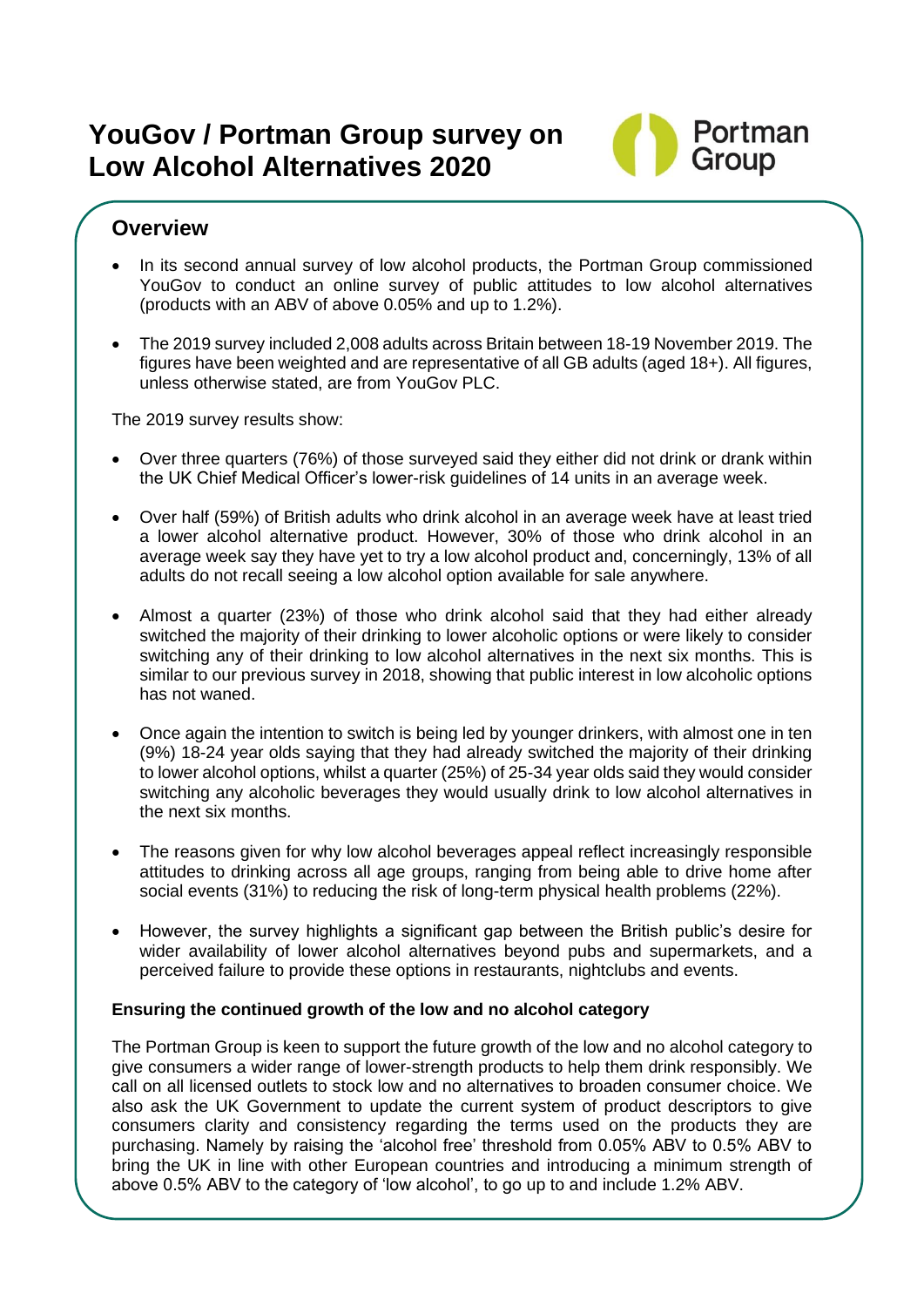## **Survey Results**

#### **Current alcohol consumption – the vast majority of the British public are responsible drinkers**

76% of adults surveyed said they either did not drink or drank within the UK Chief Medical Officer's lower-risk guidelines of 14 units in an average week.

Crucially, just 3% of the British adult population admit to drinking more than 35 units in an average week (6% of respondents either said that they did not know or would prefer not to say). Higher risk levels are defined by the NHS as more than 35 units for women and 50 units for men per week.



The results also reinforce the ongoing rise of so-called 'Generation Sensible', with 78% of 18- 24 year-olds saying they do not drink or drink within the guidelines.



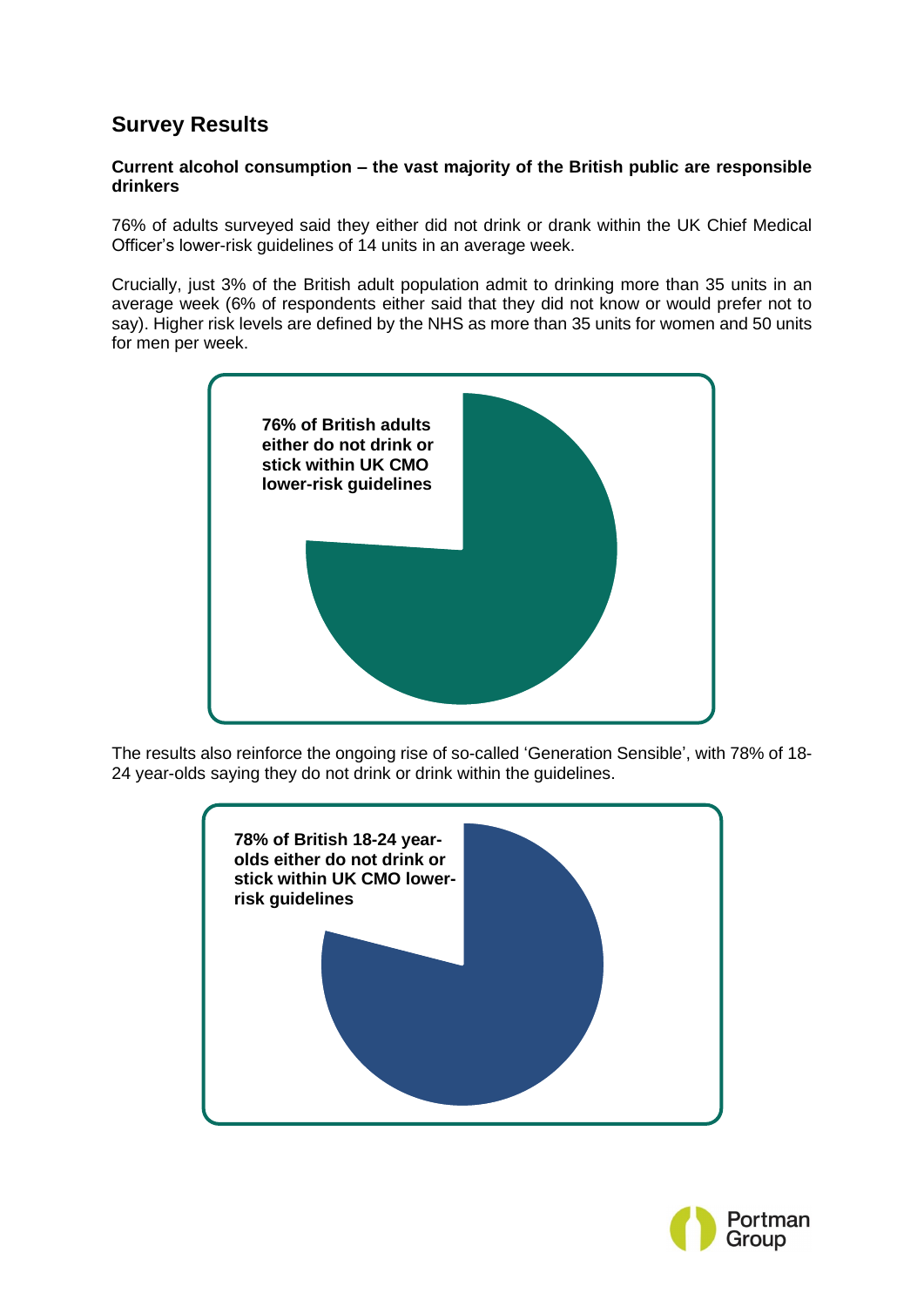#### **Over half of British adults have at least tried a lower alcohol alternative**

59% of British adults surveyed who drink alcohol in an average week have at least tried a low alcohol alternative, whilst 30% say they have yet to try a product.

The results show that 10% of these adults drink these products only when they are unable to drink a high-strength alternative, such as when they intend to drive, but still want an alcohol alternative.

Whereas 10% say they sometimes drink lower-strength alternatives alongside higher-strength products, for example to help them moderate their drinking.

This highlights how encouraging substituting products for lower-strength alternatives during sittings could be a useful strategy for helping people stick within the CMO's lower-risk guidelines.



The results are largely consistent across every age group, with over half of each group who drink alcohol in an average week at least sampling a lower alcohol product:

- 25-34 year olds are the age group most likely to have at least tried a low alcohol alternative (62%);
- 35-44 year olds are the most likely to drink low alcohol alternatives alongside higher strength alternatives (13%);
- Those aged 55 and over are most likely to say they only drink lower alcohol alternatives when unable to drink a high-strength alternative, such as when they intend to drive (12%).

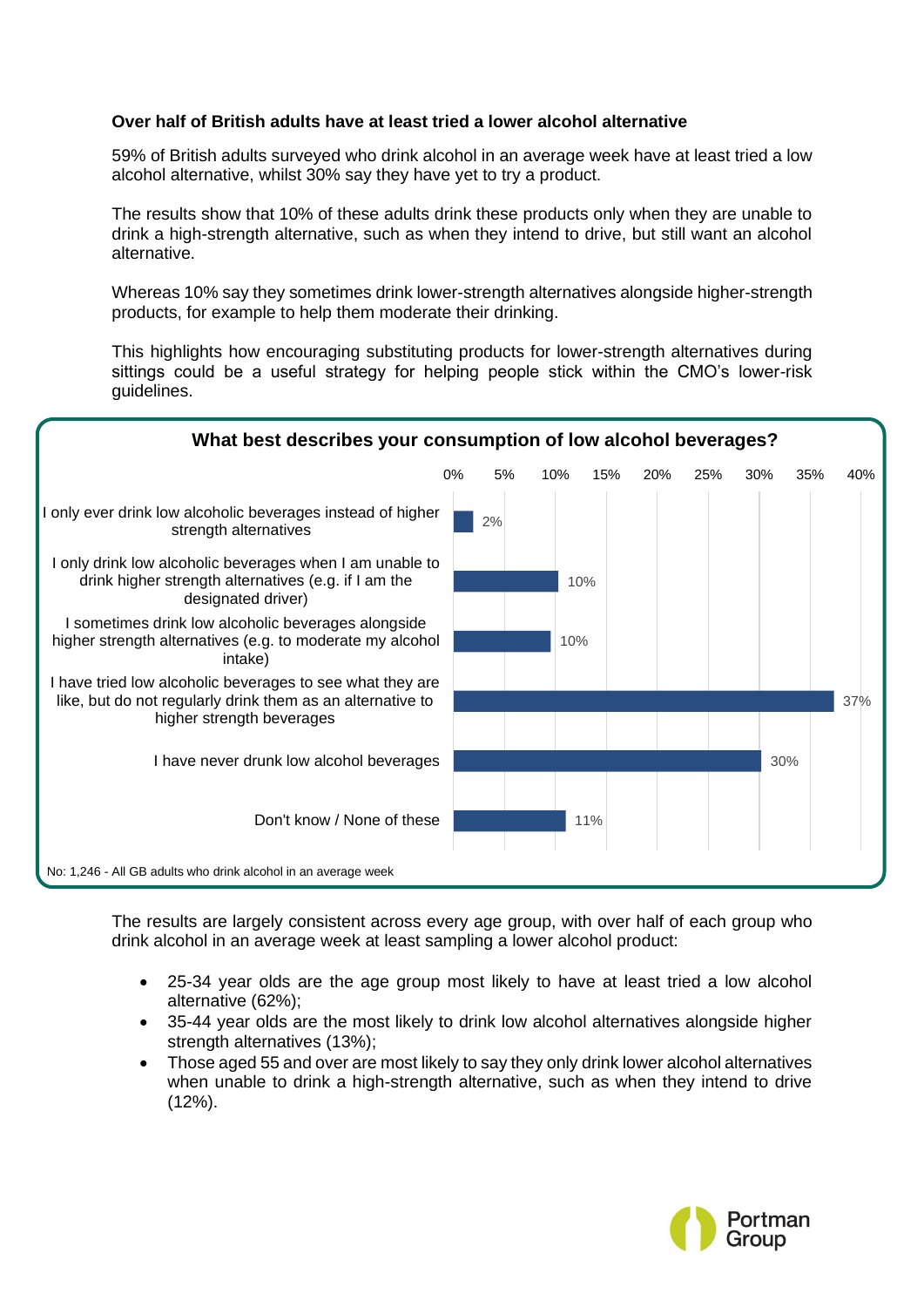#### **The public remains interested in switching to lower alcohol alternatives**

Our results show that that almost a quarter of British adults who drink alcohol (23%) said that either they had switched the majority of their drinking or were likely to consider switching any alcoholic beverages they would usually drink to lower alcoholic options in the next six months. These results are similar to our previous survey in 2018, showing that public interest in low alcoholic options has not waned. Furthermore, women were more likely to switch (21%), than men (15%).

Once again, the intention to switch is being led by younger drinkers, with almost one in ten (9%) of 18-24 year olds saying that they had already switched the majority of their drinking to lower alcohol options. A quarter (25%) of 25-34 year olds said they were likely to switch any alcoholic beverages they would usually drink to low alcohol alternatives in the next.





This interest in switching (or already switched) to low and no products is felt across the country, ranging from 26% in London to 17% in Scotland.

Furthermore, the highest rates of those saying they had already switched the majority of their alcoholic drinks to a low option can be found outside of London – with 7% of respondents in the North of England already switched and 6% in the South and East, compared to 3% in London.

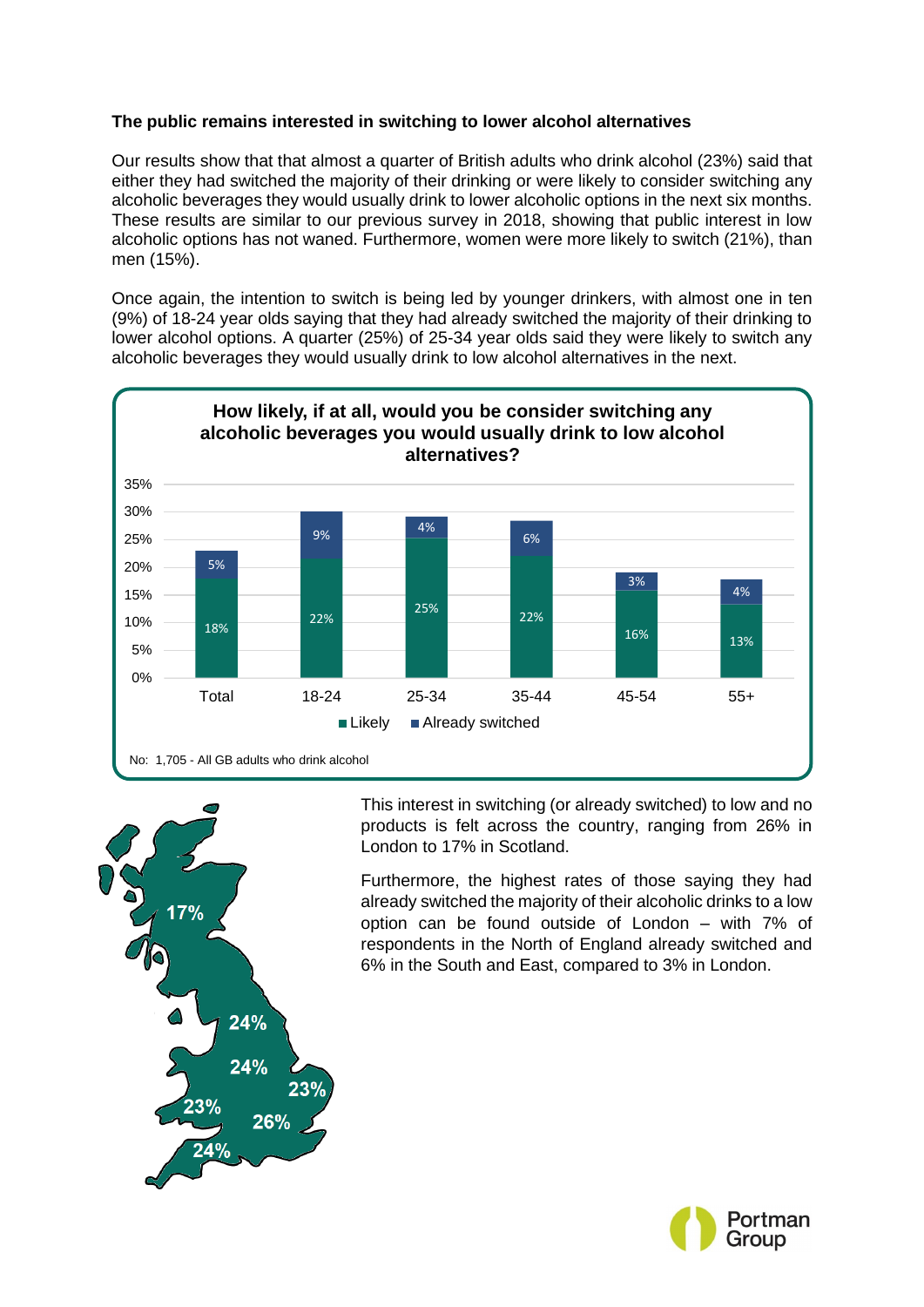#### **Britons are switching to lower alcohol alternatives for a range of reasons**

The reasons given for opting for low alcohol beverages reflect increasingly responsible attitudes to drinking across all age groups in the UK.

Nearly a third of those surveyed who drink alcohol (31%) cited being able to drive home from social events was a reason why low alcohol beverages appealed to them, while almost a quarter (23%) cited being social without drinking excessively as a factor.

The results also reflect an increasingly health awareness across Britain. 22% of respondents who drink alcohol cited reducing the possibility of developing long-term physical health problems such as liver disease as a reason why low alcohol beverages would appeal to them, and 13% cited reducing possible mental health problems. Furthermore, 12% said that lower alcohol drinks would appeal to them to stay within the low risk drinking guidelines.

### **Which, if any, of the following are reasons why low alcohol beverages would appeal to you in comparison to normal alcoholic beverages? (Please select all that apply)**



These results largely mirror the findings of the 2018 survey.

Younger drinkers are more likely to cite health concerns (liver disease, hangovers and mental health concerns) for the appeal of low alcohol beverages compared to older drinkers, who are more likely to cite practical concerns such as being able to drive home.

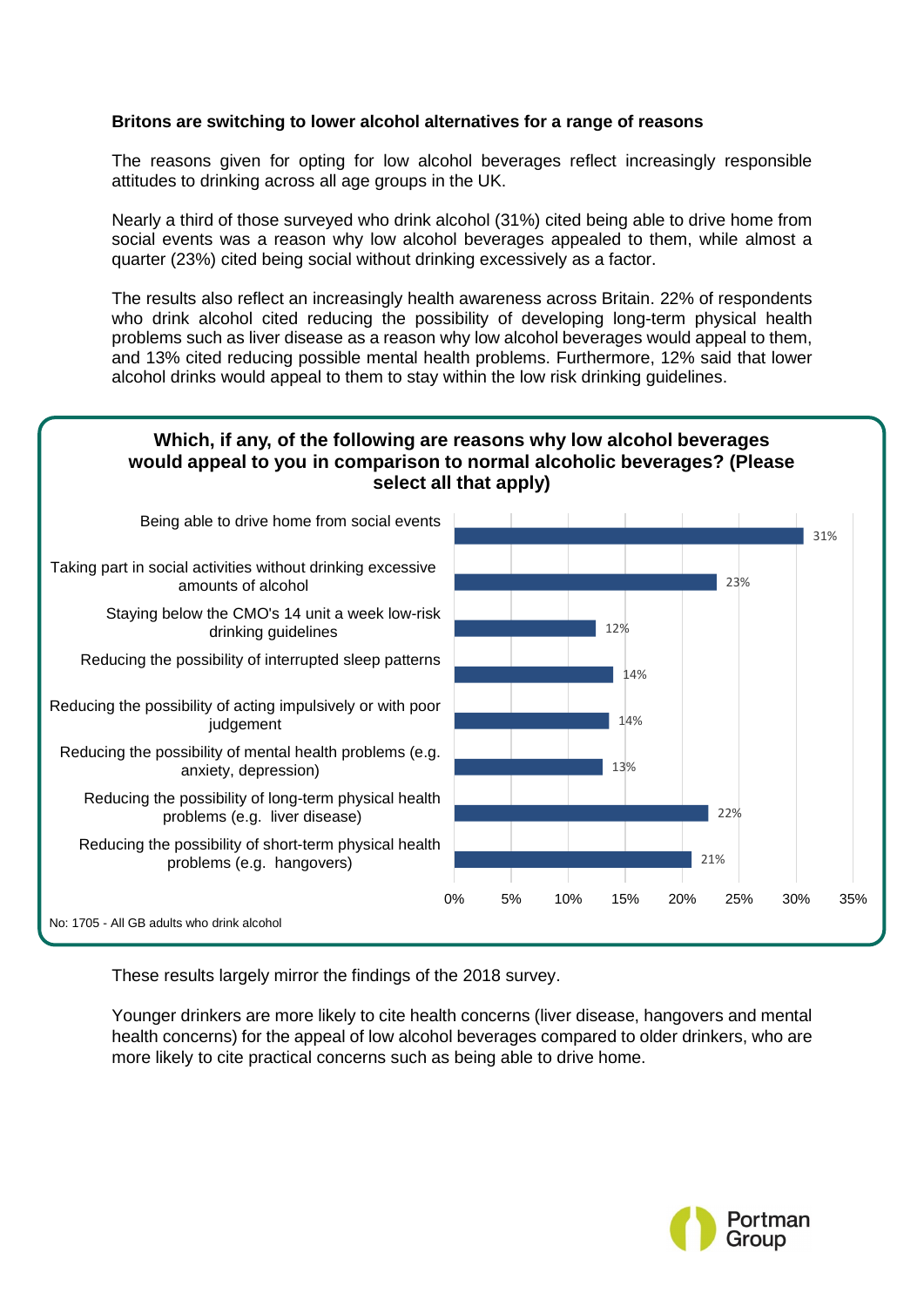#### **There is a disparity between demand and widespread availability**

The supermarket (59%) and pub / bar (43%) are the locations which most respondents recall seeing a low alcoholic product available for sale. However, only a minority of respondents can recall finding low alcohol options in other familiar outlets such as off-licences (25%) and restaurants (24%).

Concerningly, 13% of all adults do not recall seeing a low alcohol option available for sale anywhere. This ranges from 17% in the North West of England and West Midlands and to 9% in Yorkshire and the Humber.



Consistent with last year's survey, the 2019 results show widespread public interest in drinking low alcohol beverages both at home and out at bars, restaurants and clubs.



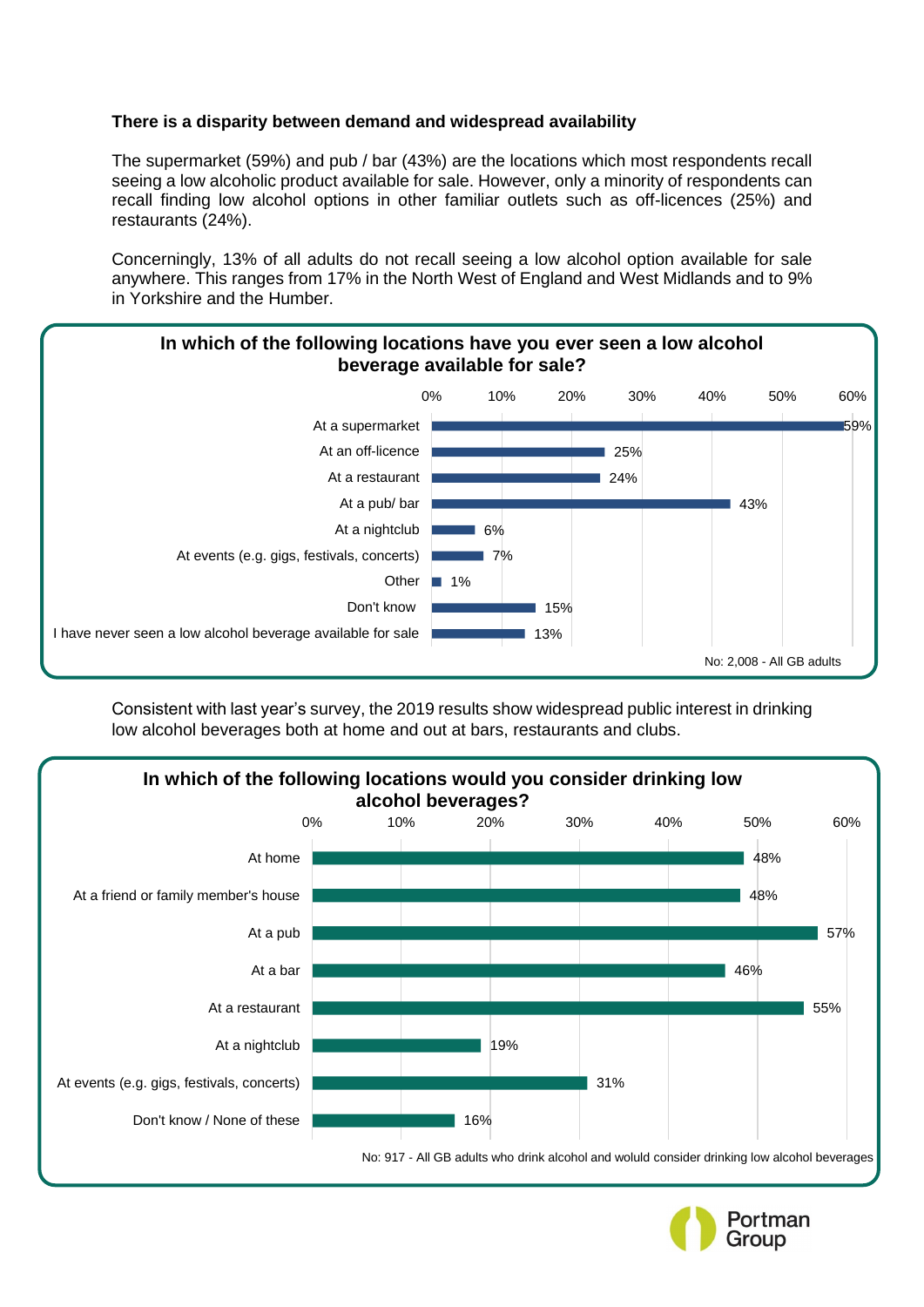However, the survey highlights a significant gap between the British public's desire for widespread availability of lower alcohol alternatives and where these products are seen for sale.

This gap is especially prevalent beyond the traditional pub and bar outlets, with 55% of respondents who drink alcohol and would consider drinking low alcohol beverages interested in drinking a low alcohol beverage in a restaurant compared with only 24% of adults surveyed recalling seeing a low alcohol option for sale.

Similar large gaps are seen at entertainment venues such as nightclubs (19% vs 6%) and at events such as festivals or concerts (31% vs 7%).

This indicates that the British public want lower alcohol options available beyond pubs and bars, to provide greater choice wherever higher strength alternatives are sold.



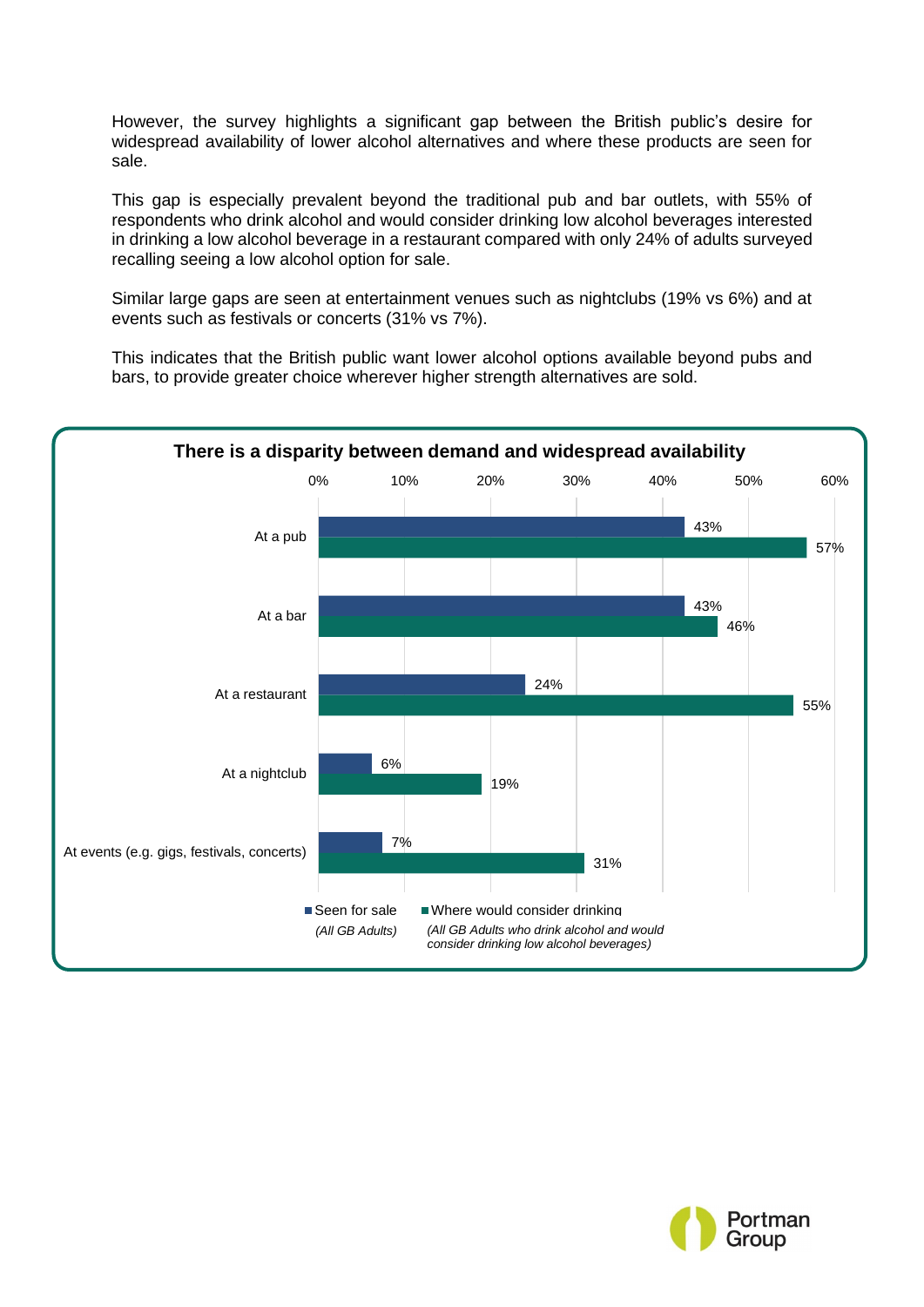#### **The way forward – how can we foster greater innovation?**

The Portman Group is supporting the future growth of the low and no alcohol category to help consumers drink responsibly.

Our member companies also share the UK Department of Health and Social Care's desire to this category grow "further and faster" and this is reflected in the substantial investments made to increase the range of products on the market.<sup>1</sup>

We believe for the opportunities to be fully realised there needs to be greater availability of these products beyond supermarkets and pubs, as well as clearer labelling to avoid consumer confusion around the various descriptions used in the category.

#### **Updating the current system of product descriptors for clarity and consistency**

Our own research and experience show that both consumers and producers find the current low alcohol descriptors confusing. We call on the UK Government to introduce greater consistency and clarity for low and no alcohol product descriptors.

We believe that the following would aid consumers' decision making:

- **Alcohol free:** Raising the 'alcohol free' threshold from 0.05% ABV to 0.5% ABV to bring the UK in line with other European countries and the definition of 'alcohol' in the 2003 Licensing Act.
- **Low alcohol:** Introducing a minimum strength of above 0.5% ABV to the category of 'low alcohol', to go up to and include 1.2% ABV.
- **Removing the term 'de-alcoholised'**, as our previous research has shown that consumers find this confusing. Products should still communicate if alcohol has been extracted from the final product, but need not do so through the descriptor on the front label.
- The term **non-alcoholic** is already widely used and should be permitted broader use to apply to all products below 0.5% ABV.
- Products above 1.2% are required by law to display ABV. We would encourage all producers to include ABV for products below 1.2% to help consumers understand what they are purchasing.
- We would encourage the UK Government to seek UK-wide agreement on low and no descriptors, to avoid more confusion and inconsistency across the devolved nations.

#### **Ensuring wider availability to meet rising consumer demand**

Our research above shows consumer enthusiasm, especially among younger drinkers, for low and no alternatives to be available in a wider variety of settings. We call on all licensed outlets which have traditionally not had a non-alcoholic option beyond soft drinks (such as nightclubs, music venues and festivals) to stock low and no alternatives to broaden consumer choice.

<sup>1</sup> [Department of Health and Social Care: Advancing our health: prevention in the 2020s,](https://www.gov.uk/government/consultations/advancing-our-health-prevention-in-the-2020s/advancing-our-health-prevention-in-the-2020s-consultation-document) 22 July 2019